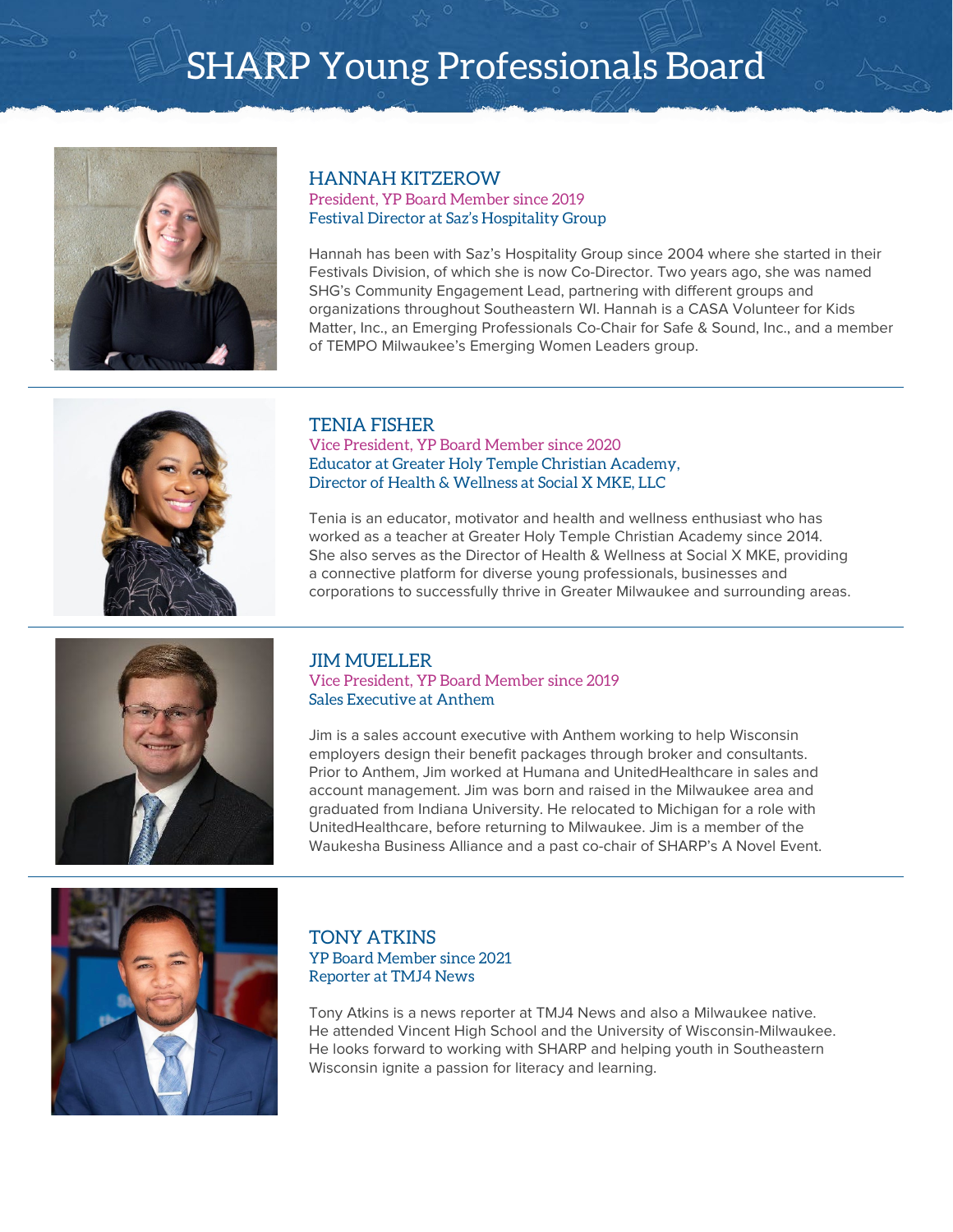

BRANDON CARLEY YP Board Member since 2021 Civic Volunteer



#### KIMBERLY COTICCHIA YP Board Member since 2019 Sales Project Manager and Business Developer at Expert Engineering Solutions

Kimberly is an experienced project manager with a demonstrated history of working in the travel and event industry. She is skilled in sales, communication, social media, marketing, community relations and event management. Kimberly received her Bachelor of Arts in Public Relations with a Business Minor from Valparaiso University.



#### KEVIN DUFFEY YP Board Member since 2020 Vice President at Robert W. Baird & Co. Inc

Kevin provides investment consulting services to families and institutional clients. He received a BA from Marquette University and an MBA from the University of Wisconsin School of Business. Kevin has been involved in mentoring middle and high school students, financial literacy initiatives and is on the board of directors for the Friends of the Milwaukee Public Library. Currently living in Whitefish Bay, married to his wife Jane and father of 2 young children, Kevin witnesses the benefits of the experiential, hands-on learning in his own family and is proud to be involved with the SHARP organization.



#### HALEY HARTMANN YP Board Member since 2021 Associate at Reputation Partners, LLC

Haley joined Reputation Partners, LLC in 2020 as an Account Coordinator, before taking a position as Associate in 2021. Reputation Partners is a national strategic communication firm specializing in enhancing, rebuilding and protecting organizational reputation. Haley graduated from Marquette University with a Bachelor's in Public Relations and Spanish and from Universidad Loyola Andalucia with a Bachelor's in Communications in a study abroad program.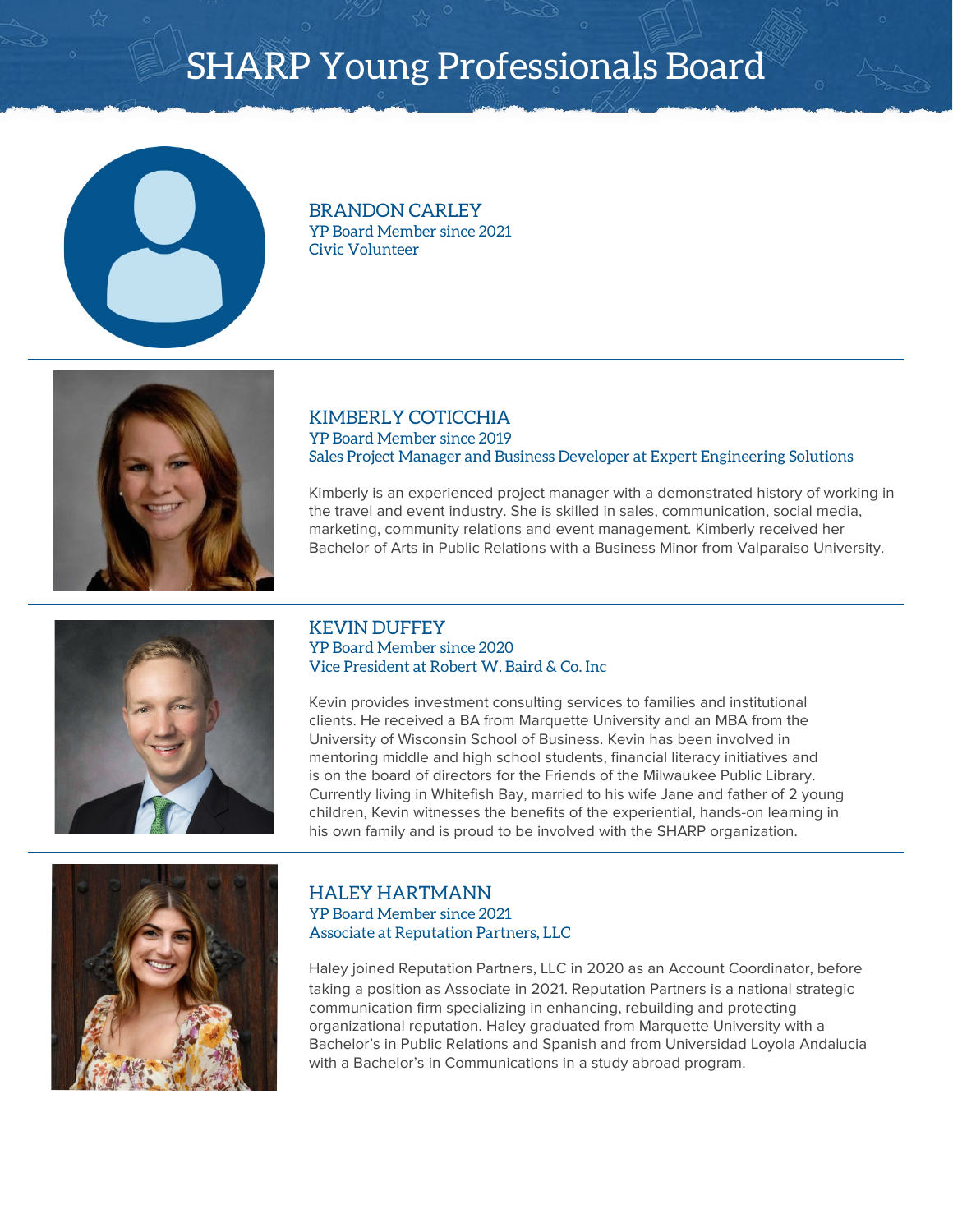

### CHRIS HAYES

#### YP Board Member since 2019 Investment Banking Associate at Grace Matthews

Chris provides M&A execution support to clients across the chemicals and materials value chain. His experience spans buy-side, sell-side and corporate carve-out assignments. Chris holds a Bachelor of Science in Mechanical Engineering from the University of Alabama. Prior to joining Grace Matthews, Chris held intern positions at The Procter & Gamble Company and PricewaterhouseCoopers.



#### JOE JORGENSEN YP Board Member since 2022 Project Manager at VJS Construction Services

Joe has over 12 years of construction experience, as well as being a 5th generation builder in southeastern Wisconsin. He has worked with some of the largest construction firms in the United States. Following graduation from the College of Architecture, Design, and Construction at Auburn University, Joe spent several years in Dallas, Texas before coming back to Milwaukee to work with his family's commercial general contracting company, VJS Construction Services. Joe looks forward to working alongside the SHARP Team to help mold the minds of tomorrow's leaders.



#### ERIK KENNEDY YP Board Member since 2019 Community Relations Coordinator, Sr. at Advocate Aurora Health

Erik is involved in the Asian American Pacific Islander Coalition of Wisconsin, Boys & Girls Club of Greater Milwaukee, Echelon through Salvation Army of Milwaukee County, FUEL Milwaukee, Miracle League of Milwaukee and more. Erik has been the recipient of the Milwaukee BizTimes Media Next Generation Leadership Award, NAAAP Milwaukee Community Leadership Award, Milwaukee Business Journal 40 Under 40 and Milwaukee Business Journal Young Professionals Power Broker. A proud Korean adoptee, he co-founded the YMCA Camp Minikani Adoptive Family Weekend and ElevAsian.



#### KYLE KERANEN YP Board Member since 2019 Account Manager at Direct Supply

After graduating from Carroll University with a degree in Business, Kyle accepted the role as the Carroll Men's Basketball Graduate Assistant. He returned to Carroll to receive a master's degree in Business Administration. Kyle went on to accept a position as an Inside Sales Account Manager with Direct Supply, offering inspiring solutions for senior living.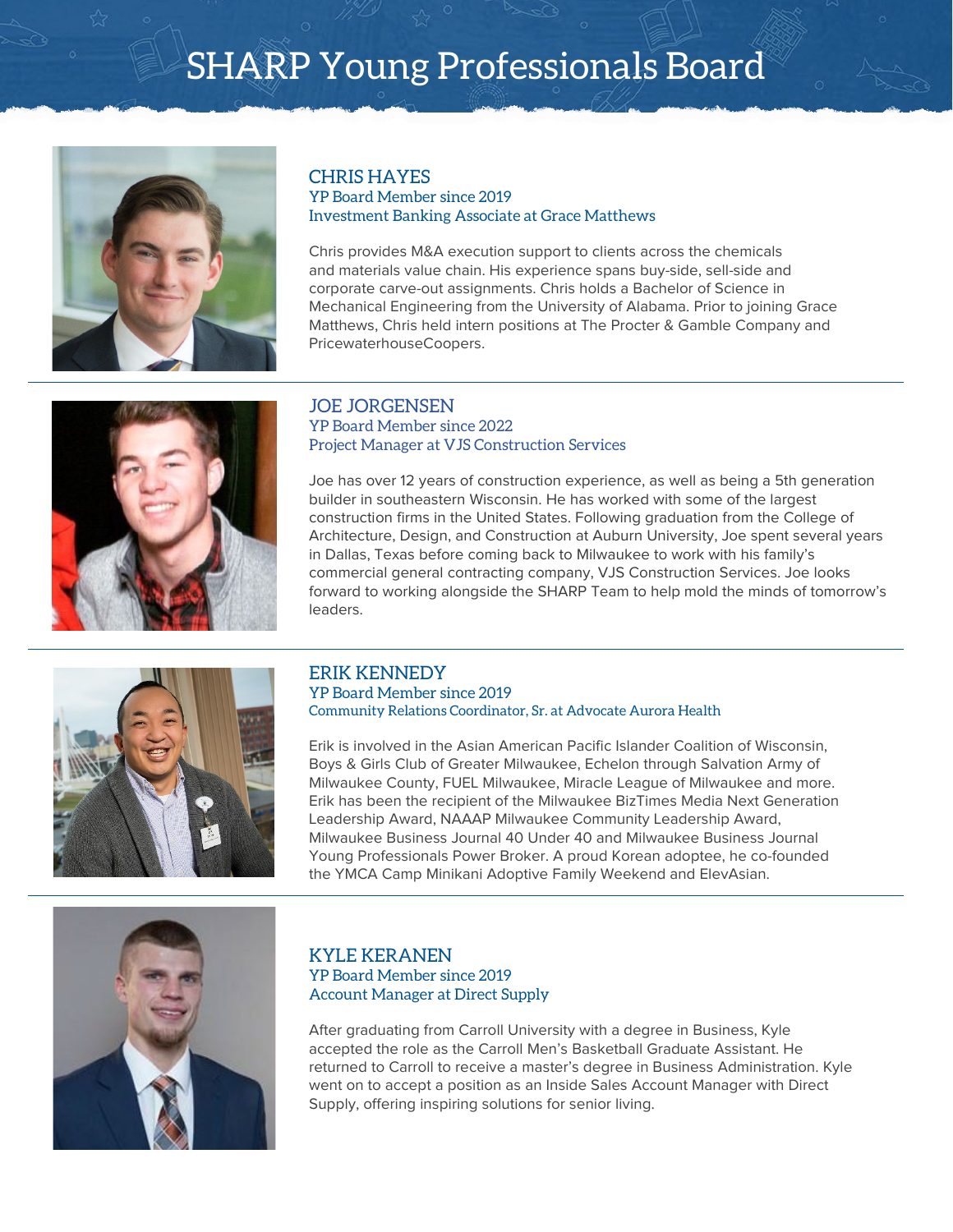

#### CARLY LEIN YP Board Member since 2021 Educator at Victory & Milwaukee Italian Immersion K8

Carly is a first-grade teacher at Victory & Milwaukee Italian Immersion K8 with Milwaukee Public Schools. She holds a bachelor's degree in Journalism, Advertising and Media Studies with an emphasis in advertisement and public relations from the University of Wisconsin-Milwaukee. She also has a minor degree in Communications and a certificate in Digital Arts and Culture.



#### KATIE LEINENKUGEL YP Board Member since 2019 Brand Strategy and Engagement at Molson Coors

Before joining MillerCoors (now Molson Coors) in 2018, Katie worked with Teach For America as a 1st grade teacher and Uplift Education in Dallas, Texas as an elementary school principal. She received a master's degree in Educational Leadership from Southern Methodist University and Masters Degree in Business Administration from UT-Austin and moved back to the Midwest to work as a Brand Strategist for Leinenkugel's.



#### TOM OLSON YP Board Member since 2019 Market Manager at ESPN Madison

Tom accepted his first full-time opportunity with Good Karma Brands in November of 2012 after interning at the company's ESPN downtown Milwaukee office. He is currently the Market Manager at ESPN Madison and also supported SHARP's A Novel Event 2021 as a co-chair.



#### CAMILLE SHERWIN YP Board Member since 2021 Project Manager at American Family Insurance

Camille has served as the project manager for the American Family Insurance Strategic Partnerships team in Milwaukee since 2019. As a Milwaukee native and lifelong resident, she is proud to work and volunteer across diverse communities throughout the city. She is currently a Certified Diversity Executive and is a champion for equity everywhere. Prior to joining American Family Insurance, she served as the Organizing Director for County Executive Chris Abele's campaign and as a legislative assistant at the Milwaukee County Board of Supervisors.